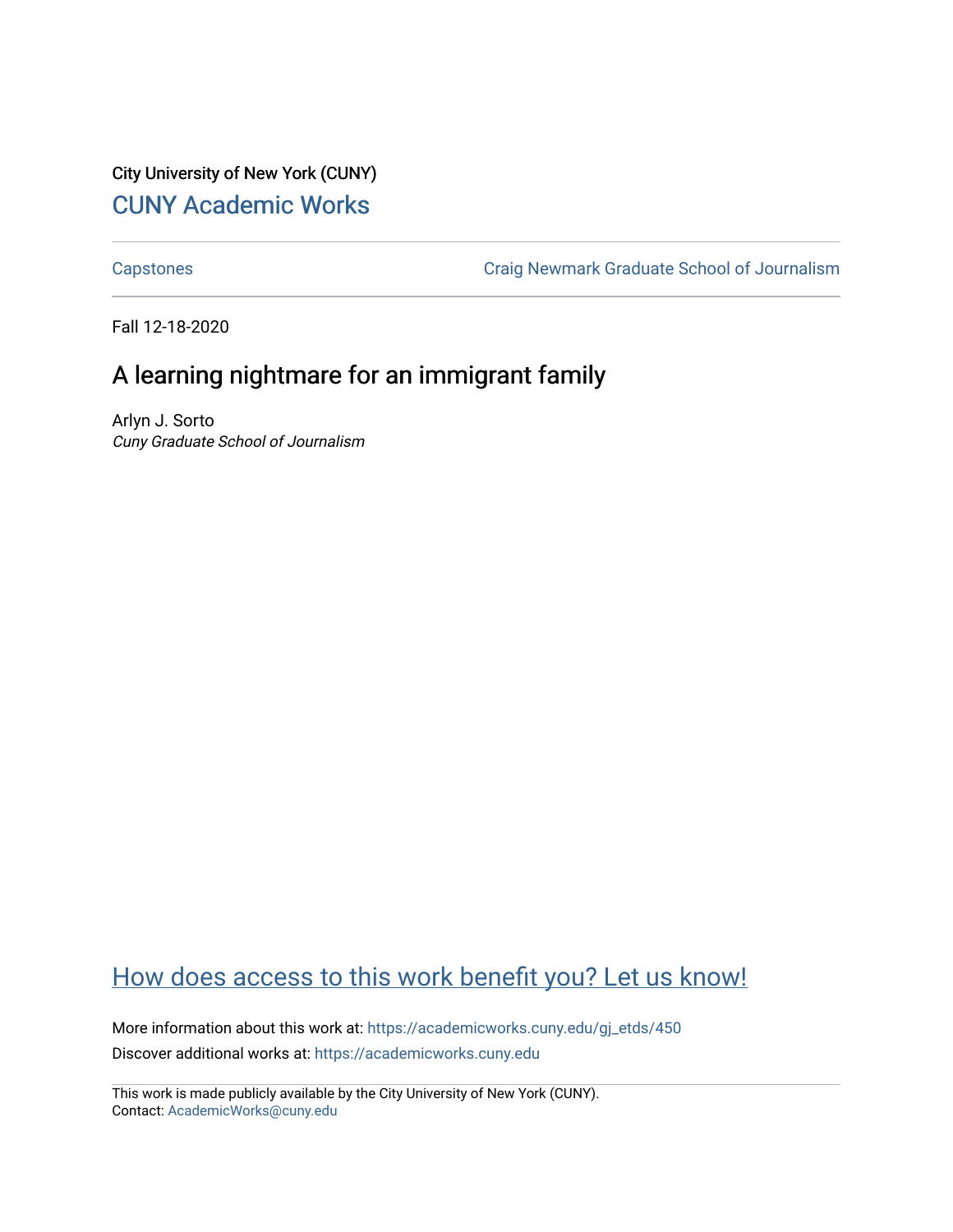A learning nightmare for an immigrant family

Just two years after settling in Texas, a Honduran mother and her two kids must grapple with the hardships of remote learning due to limited access to the internet and a language barrier during a global pandemic.

By Arlyn Sorto

Like every immigrant story, this one starts with an ounce of hope. Two years ago Sandra and her two children traveled north to the United States from a small town in Honduras in hopes for a better future. Sandra recalls her life back in Honduras. Her children were attending school, she was working as a secretary and studying to become a nurse. It felt like life was good. That was until she noticed that the area that they were living in was becoming progressively violent. Eventually turning a street corner meant walking with precaution because no one knew if a robber, a murderer, or even a rapist could be waiting on the other side. The violence that her community and her country endured felt normalized when it shouldn't have been. Sandra was reluctant to speak about the particular moment where she decided to leave behind her life in Honduras to start a new life in the United States with her kids. The memories are too triggering, too painful. She never imagined that she'd be in the United States, and like many mothers she was determined to give her children the best education possible.

"We came to the United States blindly," Sandra said as she recalled their journey from Honduras to the United States Southern border, where she turned herself into the border patrol. She was briefly separated from her kids when they arrived at the immigration facility. Sandra's family arrived prior to the implementation of the Trump Administration's "zero tolerance" policy. The "zero tolerance" policy was an extension of the family separation policy under the Obama administration, but was aggressively implemented in the last few years. As of today, nearly 666 kids still haven't been reunited with their families. Without even knowing what families after her would have to face, Sandra instinctively felt fearful when she was separated from her kids for the first five days of arriving at the immigration facility in McAllen, Texas. Soon after Sandra was reunited with her kids, they were released from the immigration facility where they awaited a bus that would take them to her uncle's house in Killeen, Texas. It would be in Killeen where they would start their new lives. "It felt like we died and reincarnated," Sandra said. "You feel at peace." For the next two years Sandra and her two kids were able to embrace that peace, build their new lives, and benefit from a quality education -- until the pandemic hit."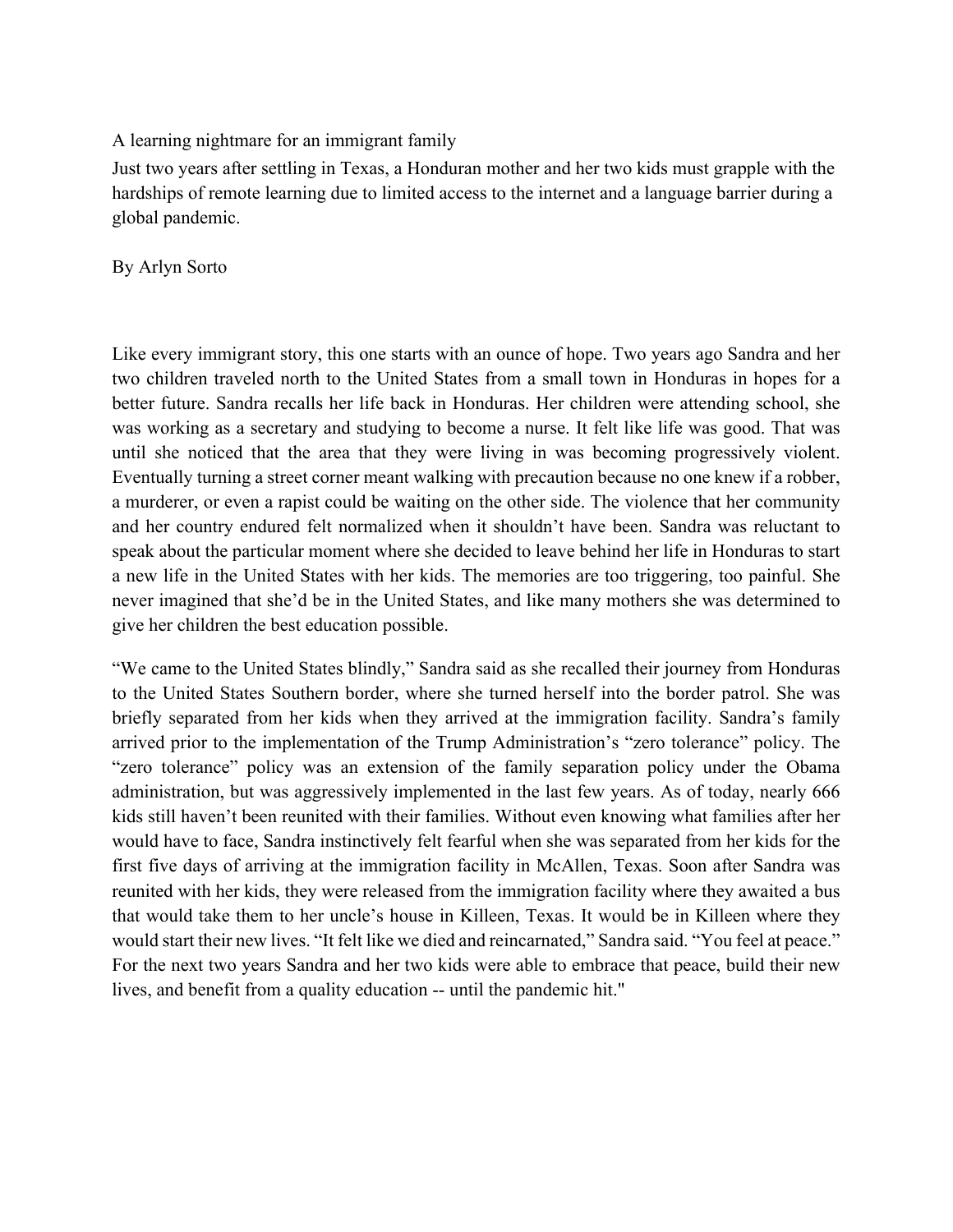Before the pandemic, Sandra's 12-year-old daughter Lisa would wake up every morning in Killeen. Lisa would roll out of bed, brush her teeth and comb her hair. She would rush out of the house with her mom and brother. Her mom would walk them to the bus stop that was just a few blocks away. But, this was no longer Lisa's reality. Lisa now changes out of her pajamas to start her day. She grabs the iPad that her school assigned her, blops it onto the kitchen table and prepares to complete her assignments. She connects to the hot spot on her mom's cell phone. She scrolls through her tablet, "dia 4 asignacion de lectura - day 4 reading assignment" pops up on the screen along with the message "atrasado - late." It's late November and assignments from August are starting to pile up. "El internet no es rapido - the internet isn't fast," Lisa says.

Lisa and Felipe appear to be like other kids, battling with the inability to concentrate during the remote learning sessions, but they face another obstacle. They both are still learning English. Sandra is petrified that her kids will fall behind in their classes due to their language barrier. Their inability to connect to WiFi has also limited their English language classes and ability to search for online platforms like YouTube that could easily provide resources for them to continue to practice their English. This is why Sandra is contemplating the urge to have both her children attend in-person classes despite knowing the health risks.

When the pandemic hit, the Killeen Independent School District, which Lisa and Felipe both attend, required parents to pick up weekly packets and have the completed packets dropped off every Monday during the spring semester. So every week Sandra gave the packets to her kids. They did their work - without even knowing if the answers were correct. She dropped off the packets at the school, and so went on the routine. But, in the fall, the district made remote learning optional, allowing parents like Sandra to decide whether they wanted their children to attend inperson classes or opt out in order to limit the potential exposure to Covid-19.

Sandra constantly goes back and forth on deciding whether an in-person learning environment is worth the risk of being exposed to Covid-19. And just like any other parent, Sandra worries that her children will fall behind in their education. In fact, one of the main reasons she decided to start a new life in the United States with her kids is to ensure they had the best education possible. Remote learning has become a nightmare for parents because school districts across the country are struggling to accommodate children who have the inability to obtain a device to attend online classes, have a poor or non-existent internet connection, or even struggle with a short attention span. However, remote learning has been particularly cruel to first-generation students who lack access to resources and the ability to cope with learning a new language. For Sandra's children, Lisa and Felipe, their struggle with limited internet access has made it difficult for them to continue with their online education as they grapple with the hardships of learning English. According to the Wall Street Journal, one out of every three students will fall behind in reading and writing. Yet, children like Sandra's are even more vulnerable of being left behind in an education system that has yet to accommodate their language barrier.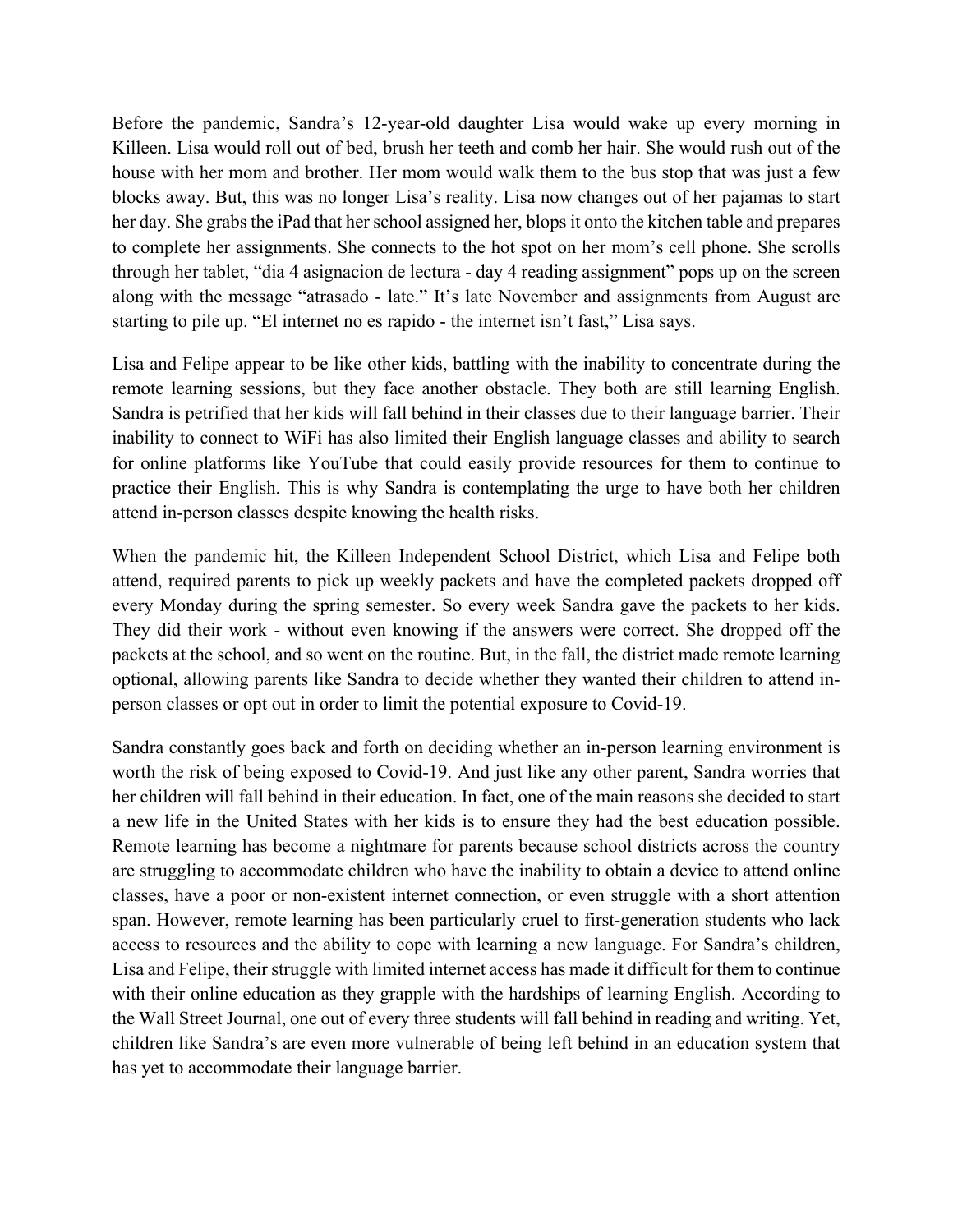Jennifer Austin, a linguistics professor at Rutgers University, states that "some of the exposure that [English language learners] get is from the teacher, but a lot of it is from the other kids at schools." The Linguistic Society shares this belief by explaining that, "children acquire language through interaction - not only with their parents and other adults, but also with other children. All normal children who grow up in normal households, surrounded by conversation, will acquire the language that is being used around them." Linguistic professionals such as Austin believe that a social environment is vital for people acquiring a new language, especially when they're over the age of 12 where it is essentially harder to learn a new language. "It becomes more effortful, is one way to put it, in order to learn a second language when you reach the age of puberty," says Austin. "[Lisa and Felipe's] first language, Spanish, is increasingly entrenched in which it becomes a barrier in learning a second language."

In the case of Lisa and Felipe, they have been speaking Spanish since they were born. Therefore learning English as they approach the age of puberty may be more difficult than an infant or toddler acquiring a second language. Therefore, their assignments are provided in both Spanish and English to help conquer such obstacles.

Lisa currently relies on Spanish translations to complete her assignments. Since her assignments are in both languages, it makes it easy for Lisa to completely disregard the English words and focus on the Spanish words since that is her native language. "I wouldn't be surprised if they do that. I would," said Austin. The task of learning English on her own seems impossible for Lisa. And by not having anyone at home to practice English with, she may find it difficult to know if she is mispronouncing her words or constructing her sentences in the proper way. The lack of guidance that Lisa is receiving may result in language regression since she hasn't spoken English in a school setting since March. Similarly to how English speaking children experience learning loss during the summer.

"Not just for English language learners but for all students, educators are anticipating an academic loss," says Austin. Lisa and Felipe are two of over 5 million other English language learners across the country who risk language regression. Language regression or language attrition is essentially the loss of language due to the lack of practicing it. "It sets in very quickly particularly for younger kids," says Austin. "For a child who is a little older and learning a second language, that knowledge is vulnerable. It's not well solidified so if you suddenly don't have exposure to English anymore the language is going to be lost pretty quickly," she adds.

The saying goes that a mother always knows best, and Sandra knows that remote learning just isn't working for her children. Yet, the risk of Covid-19, which has already killed over 335,000 people in the United States, keeps her from allowing her kids to return to a classroom setting. Despite Sandra struggling to decide on what to do, she knows how much her 11-year-old son, Felipe, struggled with adjusting to remote learning when they went into quarantine back in March. She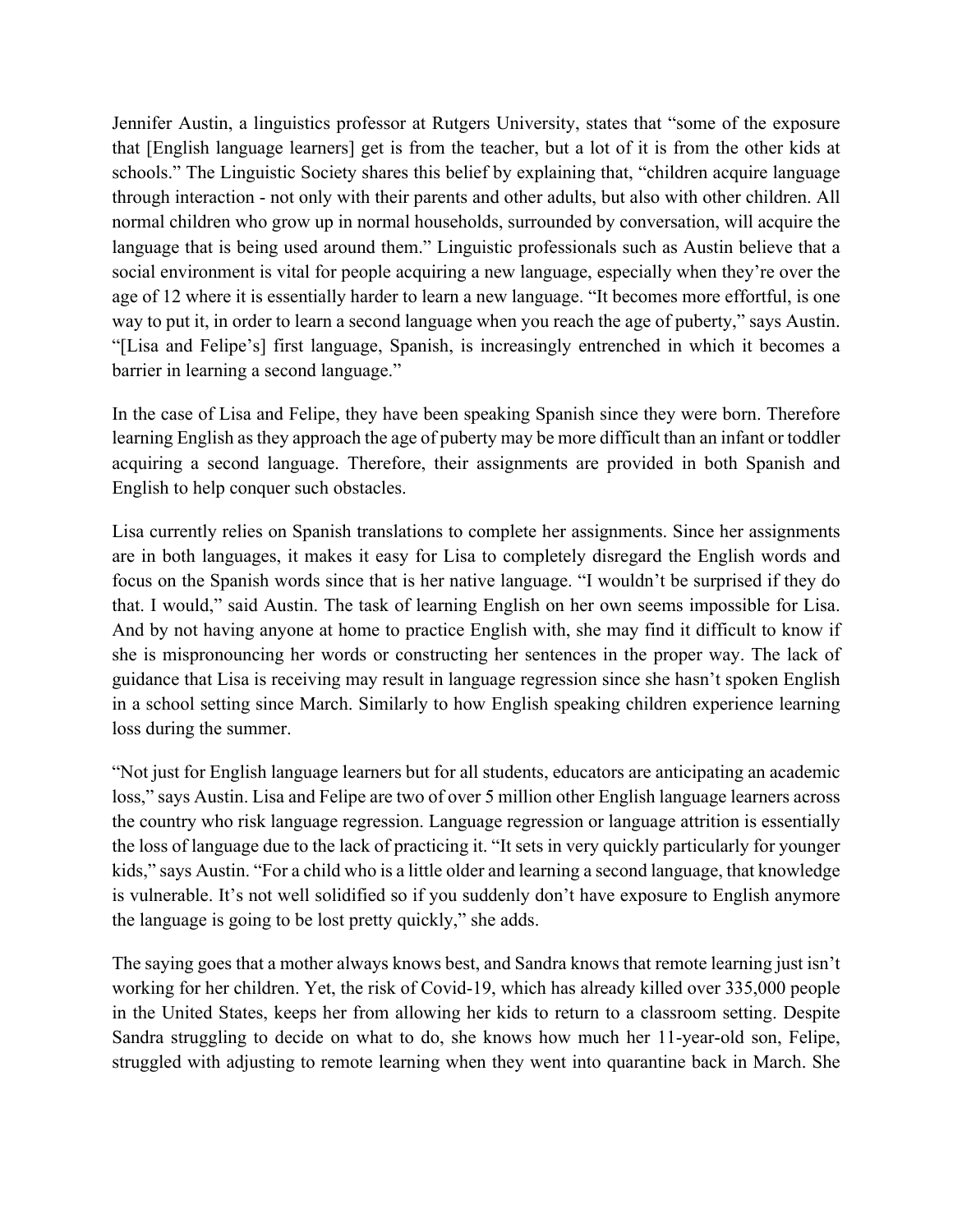believes that Lisa, who started middle school this year, is also struggling, but judges that she can somewhat manage.

While Sandra worries about her children making progress on their English speaking skills, she also worries about them making progress on their education as a whole due to their limited access to the internet. Parents like Sandra are having to make the difficult decision about whether they should have their children return to school. Sandra knew her children. She knew that Lisa would be able to essentially teach herself. But for her youngest, Felipe, she was pressed to have him return to a classroom setting as soon as possible. He was too antsy and had difficulty concentrating at home.

Felipe would often have his mother's phone, that he was using for internet connection, placed at the side of his tablet. He would alternate between devices in order to complete his assignments on his tablet and play games on his mom's cell phone. Sandra would walk into the kitchen as Felipe would switch between devices. "How on earth do you expect the internet to work fast if you're using it for two things at once?" She would ask him, but Felipe wouldn't answer her. Instead he would lock the phone and place it on the table.

Sandra decided to enroll Felipe to attend in-person classes in October while Lisa continues to attend virtual classes. Her problem was that she needed to make sure Felipe's health forms were up-to-date. The coronavirus has made everything impossible to schedule, especially doctors' appointments. Sandra called the doctor's office in September, but wasn't able to get an appointment for Felipe's physical until October due the office being backed up. After waiting for almost a month, Felipe received his final shot, a Hepatitis A shot.

He returned to school in mid-October. Having Felipe return to in-person classes meant that Lisa would no longer have to share the internet data when their mom was home. Lisa wouldn't have to worry about the slow internet connection. However, this meant Sandra still had to be home for Lisa to have internet access on her tablet. To solve this issue Sandra requested a WiFi hotspot device from the school so Lisa would be able to connect to her tablet while Sandra was at work. She still has yet to receive the device.

Tina Maya, the Chief Communications and Marketing officer of the Killeen Independent School District states the school district has gone through tremendous efforts in trying to provide devices and WiFi devices that would provide access to hotspots for their students. "On August 20th we distributed 926 hotspots," Maya said. "There was definitely a lot of progress and movement on our campuses pushing out devices. We've given up every device or computer if we could give it to a child," Maya added.

Sandra said that someone at the school even helped her fill out the form to make sure it was filled out correctly. However, she never received an update on when or if she is getting the device. Despite Maya insisting that Sandra should fill out another form, Sandra has given up on waiting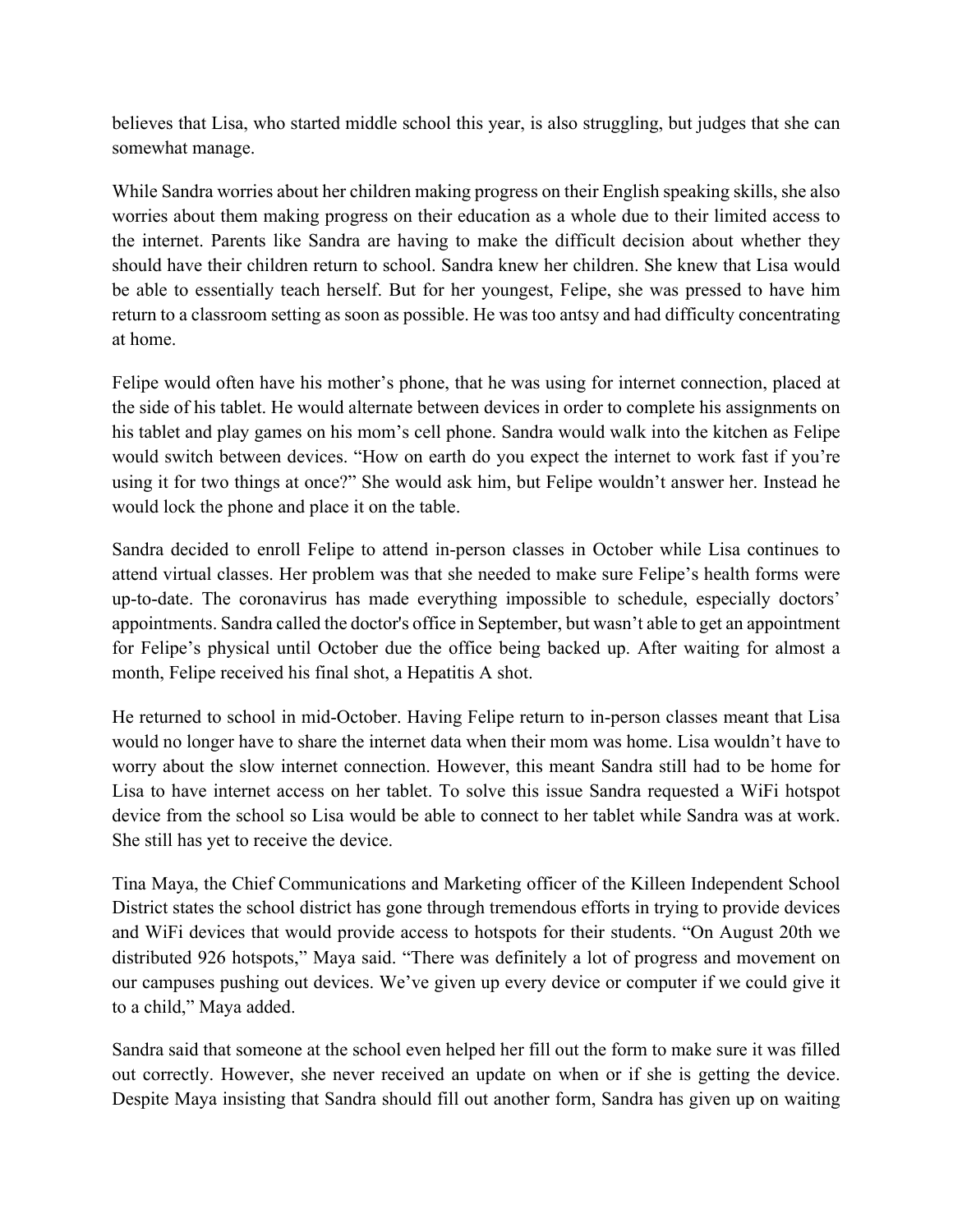for the WiFi hotspot device. "That's how they are here in Killeen," Sandra said as she reflected on how she felt her request for the device was being ignored and not prioritized. Sandra finds that her daughter's middle school in particular hasn't been as responsive or helpful. "You can't do anything about it." The WiFi device provided by the school would be more reliable, but Sandra finds that they can continue to manage using the internet on her phone. After all, Lisa isn't necessarily at risk of failing so it's semi-manageable.

Lisa is one of many English language learners lacking internet access. More than half of American children now rely on the internet to complete their homework. Yet, as schools began to reopen for the 2020-21 school year, 16.9 million students in the United States lacked the proper access to the internet in order to attend remote classes during the pandemic, according to the Great School Voices. This phenomenon is being coined as the "homework gap."

The concept of <u>'homework gap'</u> means children either don't have internet access, don't have the adequate internet speed, or may not own a digital device to attend classes or do their homework. Many school districts across the country have tried to distribute internet enabled devices to their students - with some being more proactive and successful than others. For instance, the California department of Education has distributed nearly one million internet enabled tablets to their students, which is nearly 16% of their enrolled students. The access to digital devices and internet are vital because students who lack internet access risk falling behind academically with low-income, Black, Latinx, and Native American students being the most vulnerable. The digital divide already existed before Covid-19. However, the disparity became more apparent when children lost access to the computers at their schools as in-person classes were cancelled. The closure of public libraries as cities shutdown and the loss of family income are all additional obstacles that have increased the digital divide during the pandemic. In order to close this digital disparity the federal government must provide nearly \$7 billion through the federal E-rate program in the next coronavirus package, according to Bloomberg. The federal E-rate program is a support program that schools and libraries use to obtain affordable broadband access. There was no perfect plan in place when classrooms across the country collected dust as inperson classes were cancelled and children were forced into other learning alternatives.

School districts weren't prepared for this pandemic. It wasn't until schools began to teach remotely that people began to notice that millions of students lacked the digital resources. The right to internet access was being discussed similarly to the right to healthcare, the right to protection from climate change, or even a fair justice system. Back in 2016 the United Nations stated that a disruption to internet access is a human rights violation.

Even though Felipe finally returned to a social setting after nearly six months of being at home, there is no way of telling what the long-term effects of remote learning will have on his language development and education. However, returning to school will enable him to continue to practice his English skills with his teacher and classmates. However, for Lisa, who is still at home,